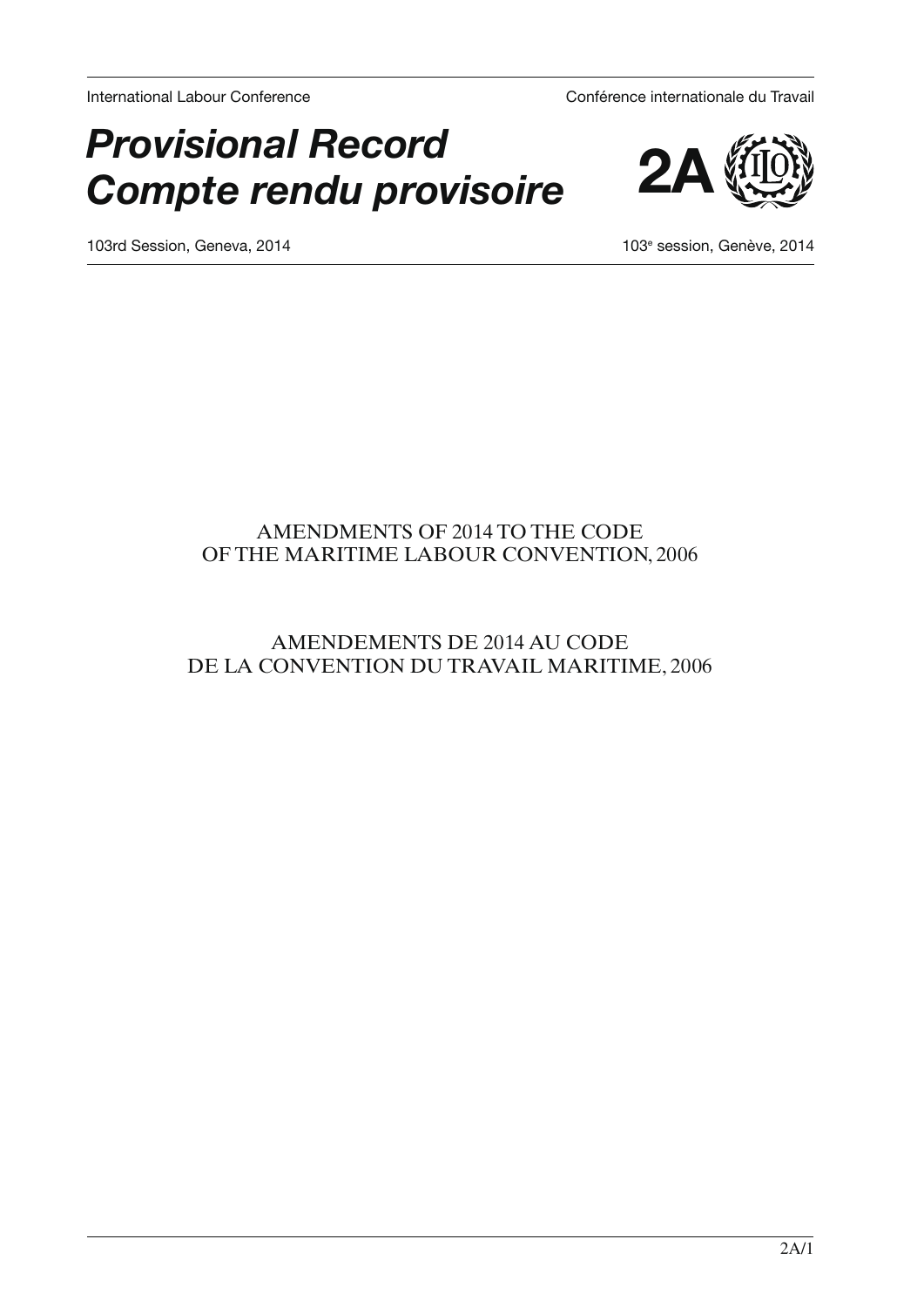# **TEXT OF THE AMENDMENTS OF 2014 TO THE MARITIME LABOUR CONVENTION, 2006**

Amendments to the Code implementing Regulations 2.5 and 4.2 and appendices of the Maritime Labour Convention, 2006 (MLC, 2006), adopted by the Special Tripartite Committee on 11 April 2014

# I. Amendments to the Code implementing Regulation 2.5 – Repatriation of the MLC, 2006 (and appendices)

## A. Amendments relating to Standard A2.5

In the present heading, "Standard A2.5 – Repatriation", replace "A2.5" by "A2.5.1".

Following paragraph 9 of the present Standard A2.5, add the following heading and text:

## *Standard A2.5.2 – Financial security*

1. In implementation of Regulation 2.5, paragraph 2, this Standard establishes requirements to ensure the provision of an expeditious and effective financial security system to assist seafarers in the event of their abandonment.

2. For the purposes of this Standard, a seafarer shall be deemed to have been abandoned where, in violation of the requirements of this Convention or the terms of the seafarers' employment agreement, the shipowner:

- (a) fails to cover the cost of the seafarer's repatriation; or
- (b) has left the seafarer without the necessary maintenance and support; or
- (c) has otherwise unilaterally severed their ties with the seafarer including failure to pay contractual wages for a period of at least two months.

3. Each Member shall ensure that a financial security system meeting the requirements of this Standard is in place for ships flying its flag. The financial security system may be in the form of a social security scheme or insurance or a national fund or other similar arrangements. Its form shall be determined by the Member after consultation with the shipowners' and seafarers' organizations concerned.

4. The financial security system shall provide direct access, sufficient coverage and expedited financial assistance, in accordance with this Standard, to any abandoned seafarer on a ship flying the flag of the Member.

5. For the purposes of paragraph 2(b) of this Standard, necessary maintenance and support of seafarers shall include: adequate food, accommodation, drinking water supplies, essential fuel for survival on board the ship and necessary medical care.

6. Each Member shall require that ships that fly its flag, and to which paragraph 1 or 2 of Regulation 5.1.3 applies, carry on board a certificate or other documentary evidence of financial security issued by the financial security provider. A copy shall be posted in a conspicuous place on board where it is available to the seafarers. Where more than one financial security provider provides cover, the document provided by each provider shall be carried on board.

7. The certificate or other documentary evidence of financial security shall contain the information required in Appendix A2-I. It shall be in English or accompanied by an English translation.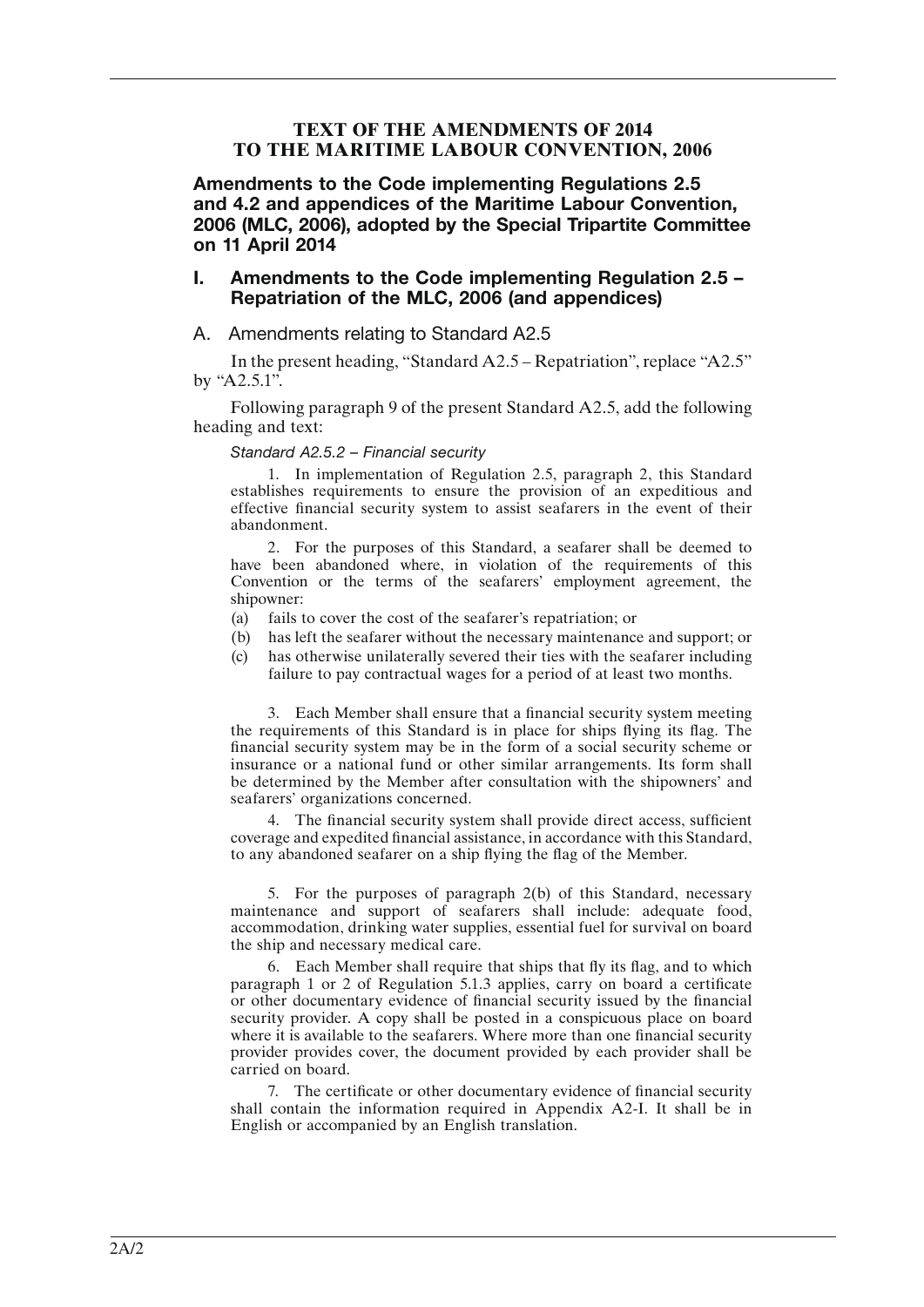# **TEXTE DES AMENDEMENTS DE 2014 À LA CONVENTION DU TRAVAIL MARITIME, 2006**

Amendements au code concernant les règles 2.5 et 4.2 et annexes de la convention du travail maritime, 2006 (MLC, 2006), adoptés par la Commission tripartite spéciale le 11 avril 2014

# I. Amendements au code concernant la règle 2.5 – Rapatriement de la MLC, 2006 (et annexes)

# A. Amendements relatifs à la norme A2.5

Dans le titre actuel «Norme A2.5 – Rapatriement», remplacer «A2.5» par «A2.5.1».

Après le paragraphe 9 de l'actuelle norme A2.5, ajouter le titre et le texte suivants:

## *Norme A2.5.2 – Garantie financière*

1. En application de la règle 2.5, paragraphe 2, la présente norme énonce des prescriptions visant à assurer la fourniture d'un dispositif de garantie financière rapide et efficace en vue de prêter assistance aux gens de mer en cas d'abandon.

2. Aux fins de la présente norme, un marin est considéré comme ayant été abandonné lorsque, en violation des prescriptions de la présente convention ou des termes du contrat d'engagement maritime, l'armateur:

- *a)* ne prend pas en charge les frais de rapatriement du marin; ou
- *b)* a laissé le marin sans l'entretien et le soutien nécessaires; ou
- *c)* a par ailleurs provoqué une rupture unilatérale des liens avec le marin et notamment n'a pas versé les salaires contractuels durant une période d'au moins deux mois.

3. Chaque Membre veille à ce qu'un dispositif de garantie financière répondant aux prescriptions de la présente norme soit en place pour les navires battant son pavillon. Le dispositif de garantie financière peut prendre la forme d'un régime de sécurité sociale, d'une assurance, d'un fonds national ou d'autres dispositifs équivalents. Sa forme est déterminée par le Membre après consultation des organisations d'armateurs et de gens de mer intéressées.

4. Le dispositif de garantie financière assure un accès direct, une couverture suffisante et une assistance financière rapide, conformément à la présente norme, pour tout marin victime d'abandon à bord d'un navire battant le pavillon du Membre.

5. Aux fins du paragraphe 2 *b)* de la présente norme, l'entretien et le soutien nécessaires des gens de mer doivent comprendre: une nourriture convenable, un logement, l'approvisionnement en eau potable, le carburant nécessaire à la survie à bord du navire et les soins médicaux nécessaires.

6. Chaque Membre exige que les navires battant son pavillon, auxquels s'appliquent les paragraphes 1 ou 2 de la règle 5.1.3, détiennent à bord un certificat ou toute autre preuve documentaire de la garantie financière délivrée par le prestataire de cette garantie. Une copie doit être affichée bien en vue à un endroit accessible aux gens de mer. Lorsque la couverture est assurée par plusieurs prestataires, le document fourni par chacun d'eux est conservé à bord.

7. Le certificat ou toute autre preuve documentaire de la garantie financière doit contenir les informations requises à l'annexe A2-I. Il doit être rédigé en anglais ou accompagné d'une traduction en anglais.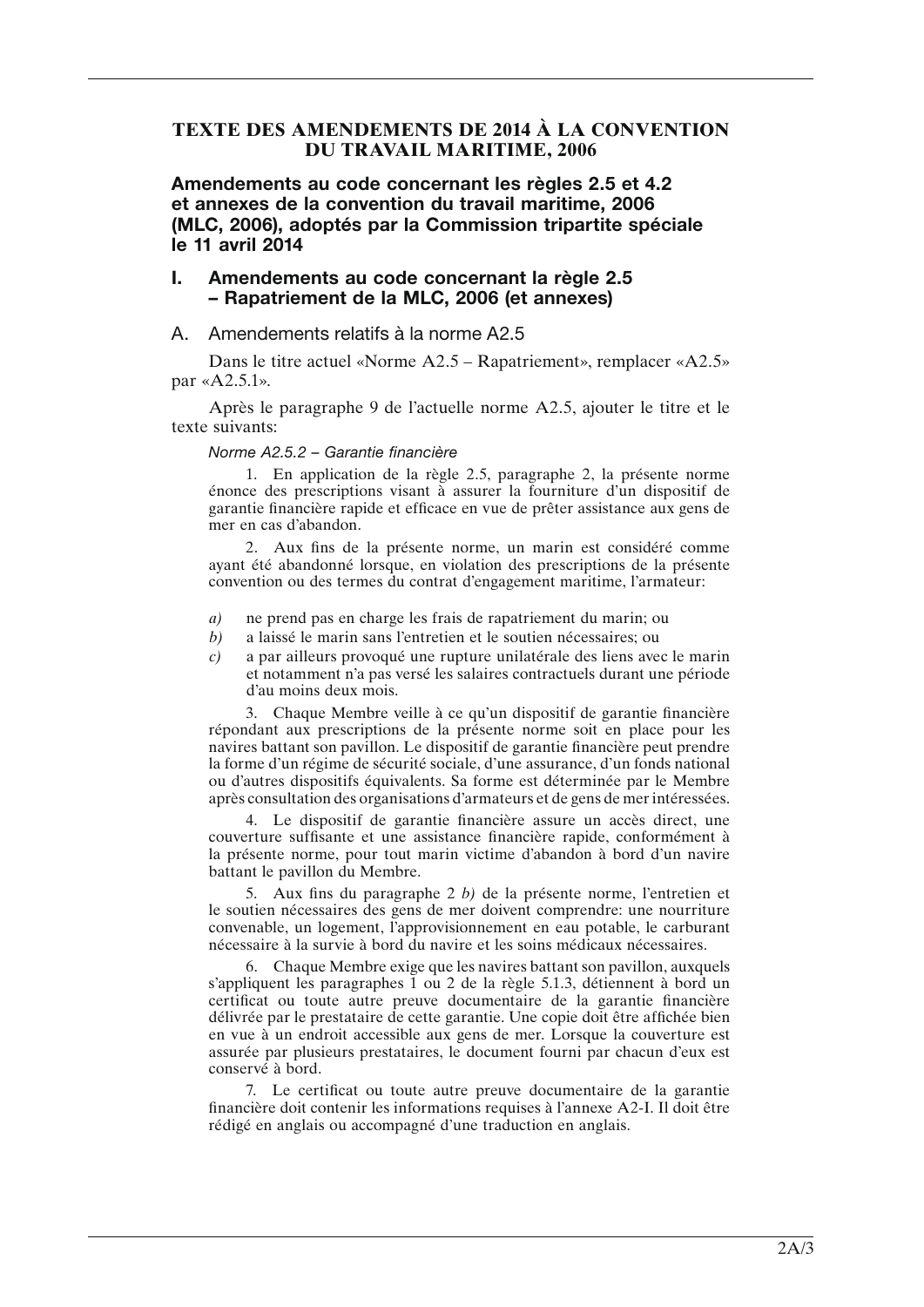8. Assistance provided by the financial security system shall be granted promptly upon request made by the seafarer or the seafarer's nominated representative and supported by the necessary justification of entitlement in accordance with paragraph 2 above.

9. Having regard to Regulations 2.2 and 2.5, assistance provided by the financial security system shall be sufficient to cover the following:

- (a) outstanding wages and other entitlements due from the shipowner to the seafarer under their employment agreement, the relevant collective bargaining agreement or the national law of the flag State, limited to four months of any such outstanding wages and four months of any such outstanding entitlements;
- (b) all expenses reasonably incurred by the seafarer, including the cost of repatriation referred to in paragraph 10; and
- (c) the essential needs of the seafarer including such items as: adequate food, clothing where necessary, accommodation, drinking water supplies, essential fuel for survival on board the ship, necessary medical care and any other reasonable costs or charges from the act or omission constituting the abandonment until the seafarer's arrival at home.

10. The cost of repatriation shall cover travel by appropriate and expeditious means, normally by air, and include provision for food and accommodation of the seafarer from the time of leaving the ship until arrival at the seafarer's home, necessary medical care, passage and transport of personal effects and any other reasonable costs or charges arising from the abandonment.

11. The financial security shall not cease before the end of the period of validity of the financial security unless the financial security provider has given prior notification of at least 30 days to the competent authority of the flag State.

12. If the provider of insurance or other financial security has made any payment to any seafarer in accordance with this Standard, such provider shall, up to the amount it has paid and in accordance with the applicable law, acquire by subrogation, assignment or otherwise, the rights which the seafarer would have enjoyed.

13. Nothing in this Standard shall prejudice any right of recourse of the insurer or provider of financial security against third parties.

14. The provisions in this Standard are not intended to be exclusive or to prejudice any other rights, claims or remedies that may also be available to compensate seafarers who are abandoned. National laws and regulations may provide that any amounts payable under this Standard can be offset against amounts received from other sources arising from any rights, claims or remedies that may be the subject of compensation under the present Standard.

## B. Amendments relating to Guideline B2.5

At the end of the present Guideline B2.5, add the following heading and text:

### Guideline B2.5.3 – Financial security

1. In implementation of paragraph 8 of Standard A2.5.2, if time is needed to check the validity of certain aspects of the request of the seafarer or the seafarer's nominated representative, this should not prevent the seafarer from immediately receiving such part of the assistance requested as is recognized as justified.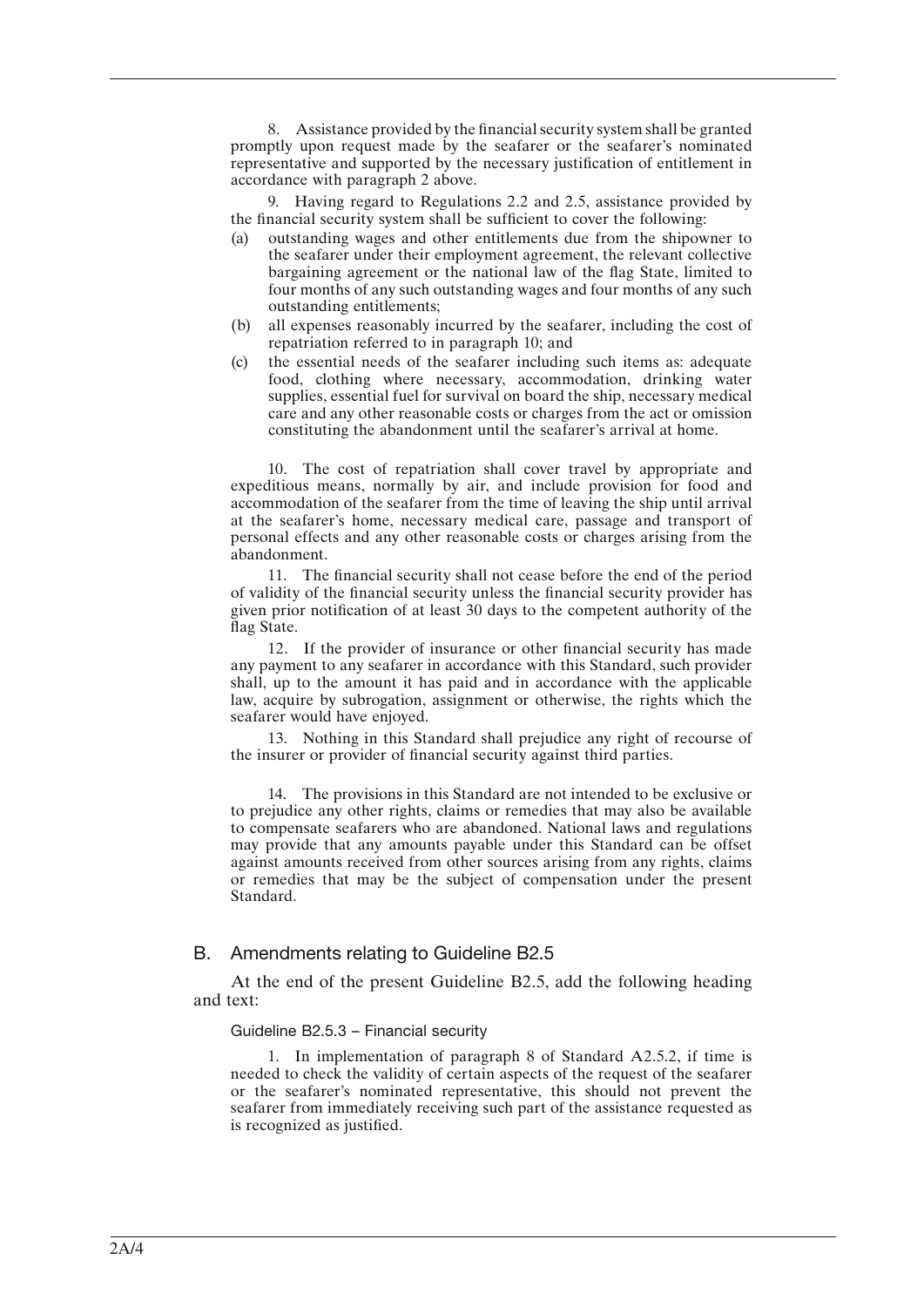8. L'assistance fournie au titre du dispositif de garantie financière doit être accordée sans retard sur la demande formulée par le marin ou son représentant désigné, et dûment justifiée, conformément au paragraphe 2 ci-dessus.

9. Eu égard aux règles 2.2 et 2.5, l'assistance fournie au titre du dispositif de garantie financière doit être suffisante pour couvrir:

- *a)* les salaires en suspens et autres prestations que l'armateur doit verser au marin comme prévu dans le contrat de travail, la convention collective pertinente ou la législation de l'Etat du pavillon, le montant dû ne devant excéder quatre mois de salaire et quatre mois pour les autres prestations en suspens;
- *b)* toutes les dépenses raisonnables engagées par le marin, y compris les frais de rapatriement visés au paragraphe 10;
- *c)* les besoins essentiels du marin comprennent: une nourriture convenable, des vêtements lorsque nécessaire, un logement, l'approvisionnement en eau potable, le carburant nécessaire à la survie à bord du navire, les soins médicaux nécessaires et la prise en charge de tous autres frais ou dépenses raisonnables à partir de l'acte ou de l'omission constitutif de l'abandon jusqu'à l'arrivée du marin à son domicile.

10. Les frais de rapatriement couvrent le voyage par des moyens appropriés et rapides, normalement par avion, et comprennent la fourniture de nourriture et d'un logement au marin depuis son départ du navire jusqu'à l'arrivée à son domicile, ainsi que les soins médicaux nécessaires, le passage et le transport des effets personnels et tous autres frais ou dépenses raisonnables résultant de l'abandon.

11. La garantie financière ne peut cesser avant la fin de sa période de validité, à moins que le prestataire de la garantie financière n'ait donné un préavis d'au moins trente jours à l'autorité compétente de l'Etat du pavillon.

12. Si le prestataire de l'assurance ou d'une autre forme de garantie financière a effectué un paiement quel qu'il soit à un marin conformément à la présente norme, ce prestataire acquiert, à concurrence de la somme versée, et conformément à la législation applicable, par subrogation, transfert ou d'une autre manière, les droits dont aurait bénéficié ledit marin.

13. Aucune disposition de la présente norme ne porte atteinte au droit de recours de l'assureur ou du prestataire de la garantie financière contre un tiers.

14. Les dispositions de la présente norme n'ont pas pour objet d'être exclusives ni de porter atteinte à d'autres droits, créances ou recours destinés à indemniser les gens de mer abandonnés. La législation nationale peut prévoir que toutes sommes payables en vertu de la présente norme peuvent être déduites des sommes reçues d'autres sources et découlant de droits, créances ou recours pouvant donner lieu à indemnisation en vertu de la présente norme.

#### B. Amendements relatifs au principe directeur B2.5

A la fin de l'actuel principe directeur B2.5, ajouter le titre et le texte suivants:

#### Principe directeur B2.5.3 – Garantie financière

1. En application du paragraphe 8 de la norme A2.5.2, si la vérification de la validité de certains éléments de la demande du marin ou de son représentant désigné nécessite du temps, le marin ne devrait pas pour autant se voir privé de recevoir immédiatement l'assistance correspondant aux éléments dont la validité a été établie.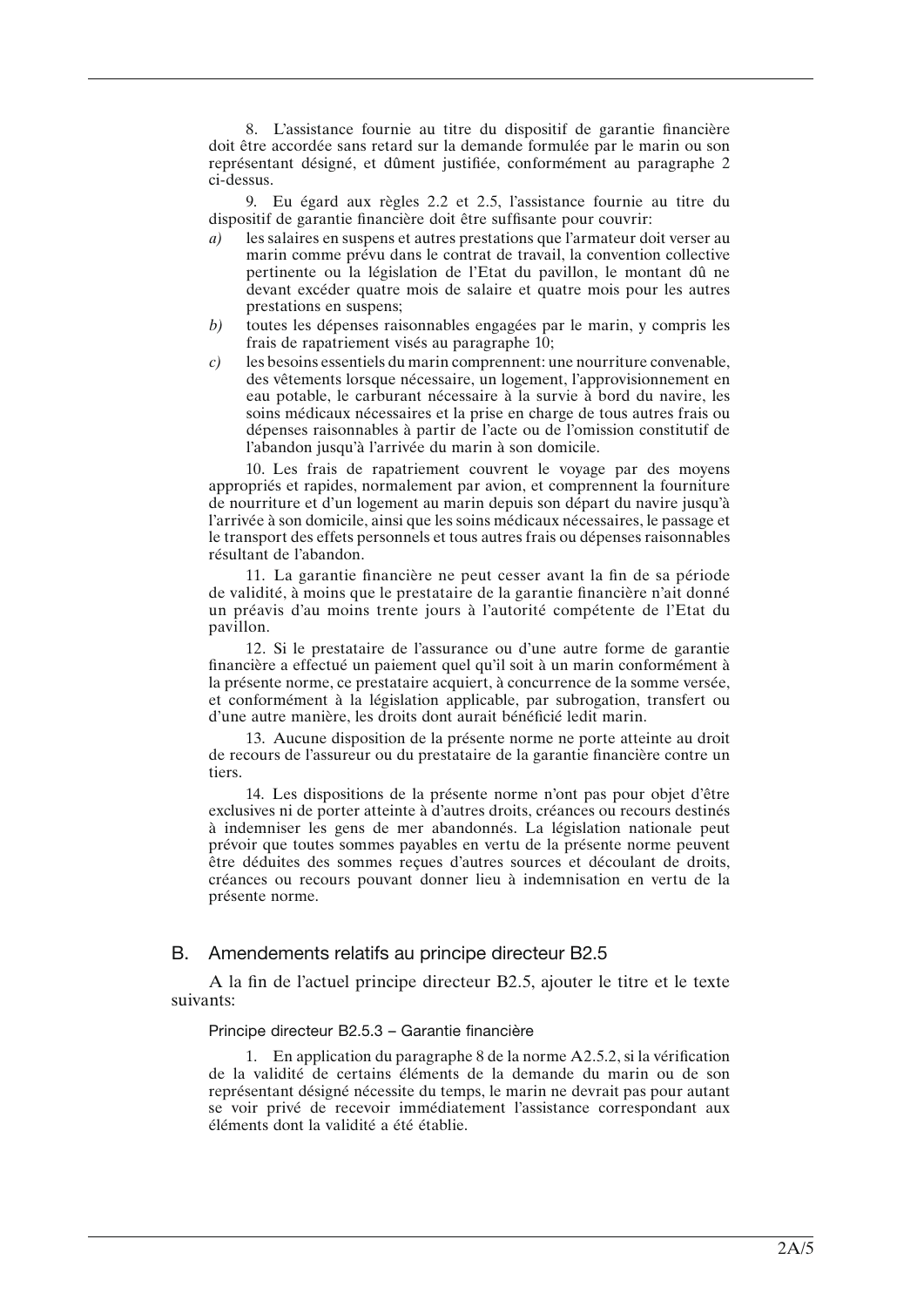# C. Amendment to include a new appendix

Before Appendix A5-I, add the following appendix:

# Appendix A2-I

## Evidence of financial security under Regulation 2.5, paragraph 2

The certificate or other documentary evidence referred to in Standard A2.5.2, paragraph 7, shall include the following information:

- (a) name of the ship;
- (b) port of registry of the ship;
- (c) call sign of the ship;
- (d) IMO number of the ship;
- (e) name and address of the provider or providers of the financial security;
- (f) contact details of the persons or entity responsible for handling seafarers' requests for relief;
- (g) name of the shipowner;
- (h) period of validity of the financial security; and
- (i) an attestation from the financial security provider that the financial security meets the requirements of Standard A2.5.2.

# D. Amendments relating to Appendices A5-I, A5-II and A5-III

At the end of Appendix A5-I, add the following item: Financial security for repatriation

In Appendix A5-II, after item 14 under the heading Declaration of Maritime Labour Compliance – Part I, add the following item:

15. Financial security for repatriation (Regulation 2.5)

In Appendix A5-II, after item 14 under the heading Declaration of Maritime Labour Compliance – Part II, add the following item:

15. Financial security for repatriation (Regulation 2.5)

At the end of Appendix A5-III, add the following area: Financial security for repatriation

# II. Amendments to the Code implementing Regulation 4.2 – Shipowners' liability of the MLC, 2006 (and appendices)

A. Amendments relating to Standard A4.2

In the present heading, "Standard A4.2 – Shipowners' liability", replace "A4.2" by "A4.2.1".

Following paragraph 7 of the present Standard A4.2, add the following text:

8. National laws and regulations shall provide that the system of financial security to assure compensation as provided by paragraph 1(b) of this Standard for contractual claims, as defined in Standard A4.2.2, meet the following minimum requirements:

(a) the contractual compensation, where set out in the seafarer's employment agreement and without prejudice to subparagraph (c) of this paragraph, shall be paid in full and without delay;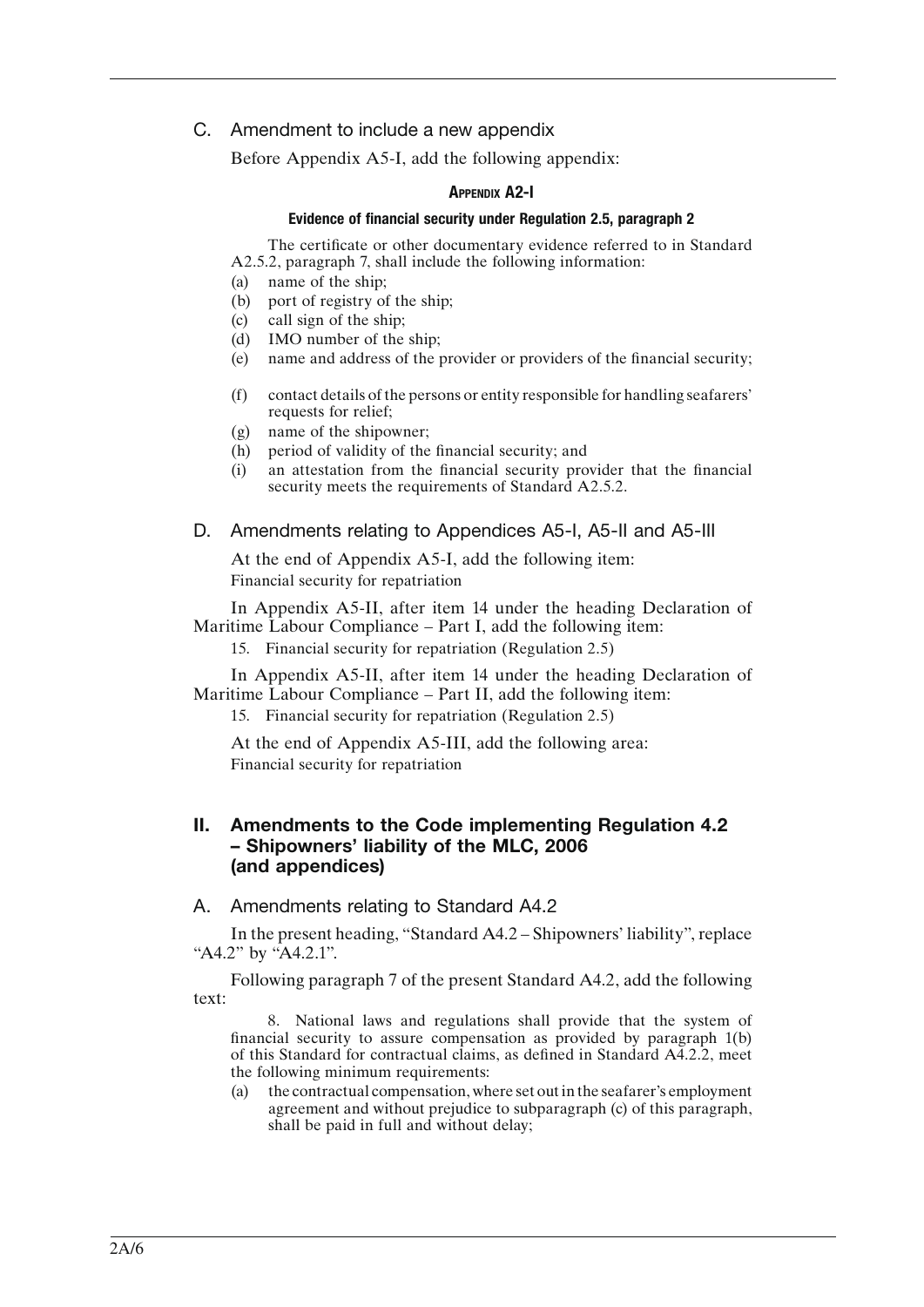# C. Amendement relatif à l'insertion d'une nouvelle annexe

Avant l'annexe A5-I, ajouter l'annexe suivante:

## Annexe A2-I

#### Preuves de la garantie financière prescrites par la règle 2.5, paragraphe 2

Le certificat ou toute autre preuve documentaire visée au paragraphe 7 de la norme A2.5.2, doit inclure les renseignements suivants:

- *a)* le nom du navire;
- *b)* le port d'immatriculation du navire;
- *c)* l'indicatif d'appel du navire;
- *d)* le numéro OMI du navire;
- *e)* le nom et l'adresse du prestataire ou des prestataires de la garantie financière;
- *f)* les coordonnées des personnes ou de l'entité chargée de traiter les demandes d'assistance des gens de mer;
- *g)* le nom de l'armateur;
- *h)* la durée de validité de la garantie financière;
- *i)* une attestation du prestataire de la garantie financière selon laquelle la garantie financière satisfait aux exigences de la norme A2.5.2.
- D. Amendements relatifs aux annexes A5-I, A5-II et A5-III

A la fin de l'annexe A5-I, ajouter l'élément suivant: Garantie financière pour rapatriement

Dans l'annexe A5-II, après le point 14 situé sous le titre Déclaration de conformité du travail maritime – Partie I, ajouter l'élément suivant:

15. Garantie financière pour rapatriement (règle 2.5)

Dans l'annexe A5-II, après le point 14 situé sous le titre Déclaration de conformité du travail maritime – Partie II, ajouter l'élément suivant:

15. Garantie financière pour rapatriement (règle 2.5)

A la fin de l'annexe A5-III, ajouter l'élément suivant:

Garantie financière pour rapatriement

# II. Amendements au code concernant la règle 4.2 – Responsabilité de l'armateur de la MLC, 2006 (et annexes)

A. Amendements relatifs à la norme A4.2

Dans le titre actuel «Norme A4.2 – Responsabilité des armateurs», remplacer «A4.2» par «A4.2.1».

Après le paragraphe 7 de l'actuelle norme A4.2, ajouter le texte suivant:

8. La législation nationale prévoit que le dispositif de garantie financière destiné à garantir l'indemnisation prévue au paragraphe 1 *b)* de la présente norme pour les créances contractuelles définies dans la norme A4.2.2 satisfait aux exigences minimales suivantes:

*a)* l'indemnisation contractuelle, lorsqu'elle est prévue par le contrat d'engagement maritime et sans préjudice de l'alinéa *c)* du présent paragraphe, est versée en totalité et sans retard;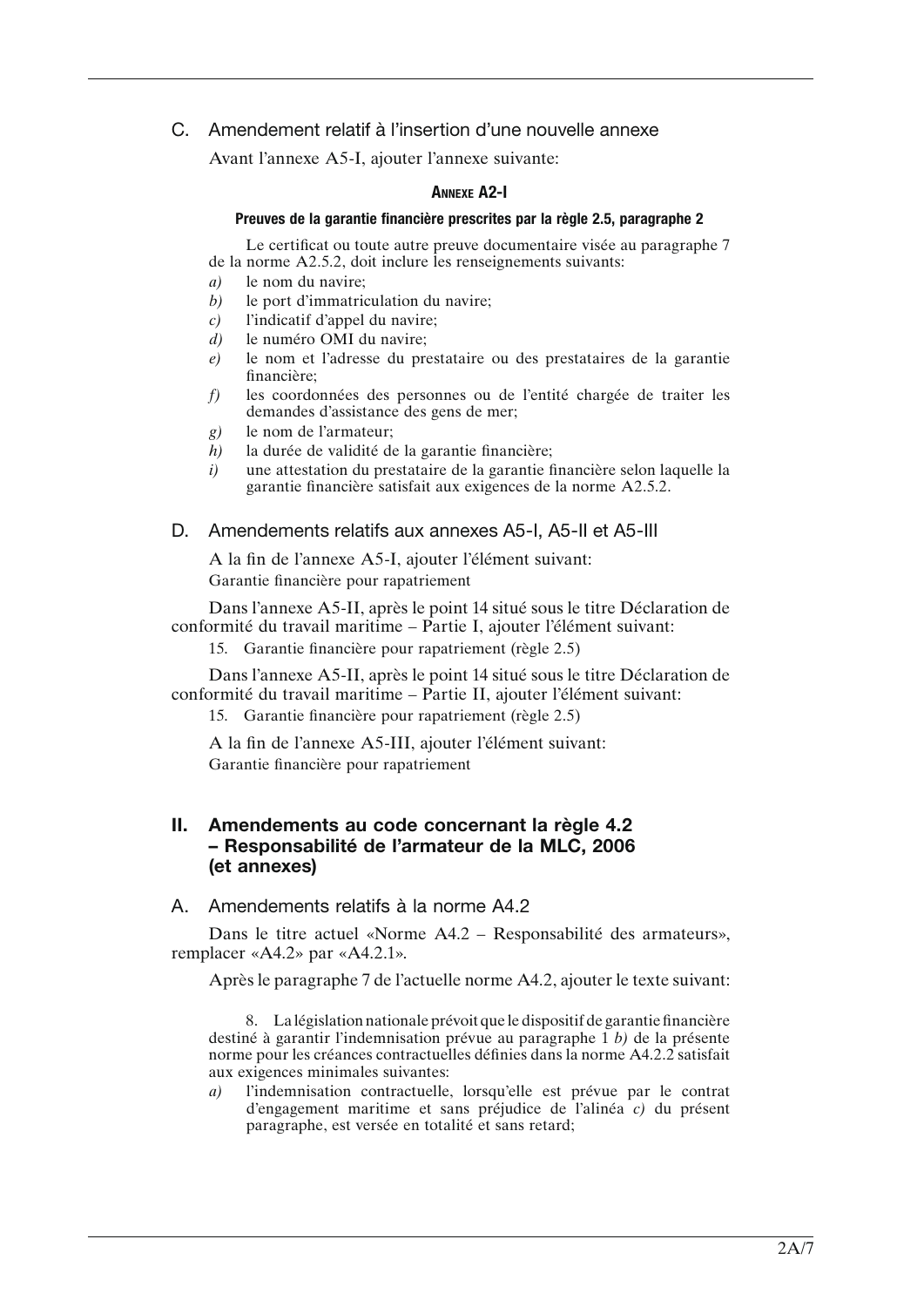- (b) there shall be no pressure to accept a payment less than the contractual amount;
- (c) where the nature of the long-term disability of a seafarer makes it difficult to assess the full compensation to which the seafarer may be entitled, an interim payment or payments shall be made to the seafarer so as to avoid undue hardship;
- (d) in accordance with Regulation 4.2, paragraph 2, the seafarer shall receive payment without prejudice to other legal rights, but such payment may be offset by the shipowner against any damages resulting from any other claim made by the seafarer against the shipowner and arising from the same incident; and
- (e) the claim for contractual compensation may be brought directly by the seafarer concerned, or their next of kin, or a representative of the seafarer or designated beneficiary.

9. National laws and regulations shall ensure that seafarers receive prior notification if a shipowner's financial security is to be cancelled or terminated.

10. National laws and regulations shall ensure that the competent authority of the flag State is notified by the provider of the financial security if a shipowner's financial security is cancelled or terminated.

11. Each Member shall require that ships that fly its flag carry on board a certificate or other documentary evidence of financial security issued by the financial security provider. A copy shall be posted in a conspicuous place on board where it is available to the seafarers. Where more than one financial security provider provides cover, the document provided by each provider shall be carried on board.

12. The financial security shall not cease before the end of the period of validity of the financial security unless the financial security provider has given prior notification of at least 30 days to the competent authority of the flag State.

13. The financial security shall provide for the payment of all contractual claims covered by it which arise during the period for which the document is valid.

14. The certificate or other documentary evidence of financial security shall contain the information required in Appendix A4-I. It shall be in English or accompanied by an English translation.

Add the following heading and text following the present Standard A4.2:

## *Standard A4.2.2 – Treatment of contractual claims*

1. For the purposes of Standard A4.2.1, paragraph 8, and the present Standard, the term "contractual claim" means any claim which relates to death or long-term disability of seafarers due to an occupational injury, illness or hazard as set out in national law, the seafarers' employment agreement or collective agreement.

2. The system of financial security, as provided for in Standard A4.2.1, paragraph 1(b), may be in the form of a social security scheme or insurance or fund or other similar arrangements. Its form shall be determined by the Member after consultation with the shipowners' and seafarers' organizations concerned.

3. National laws and regulations shall ensure that effective arrangements are in place to receive, deal with and impartially settle contractual claims relating to compensation referred to in Standard A4.2.1, paragraph 8, through expeditious and fair procedures.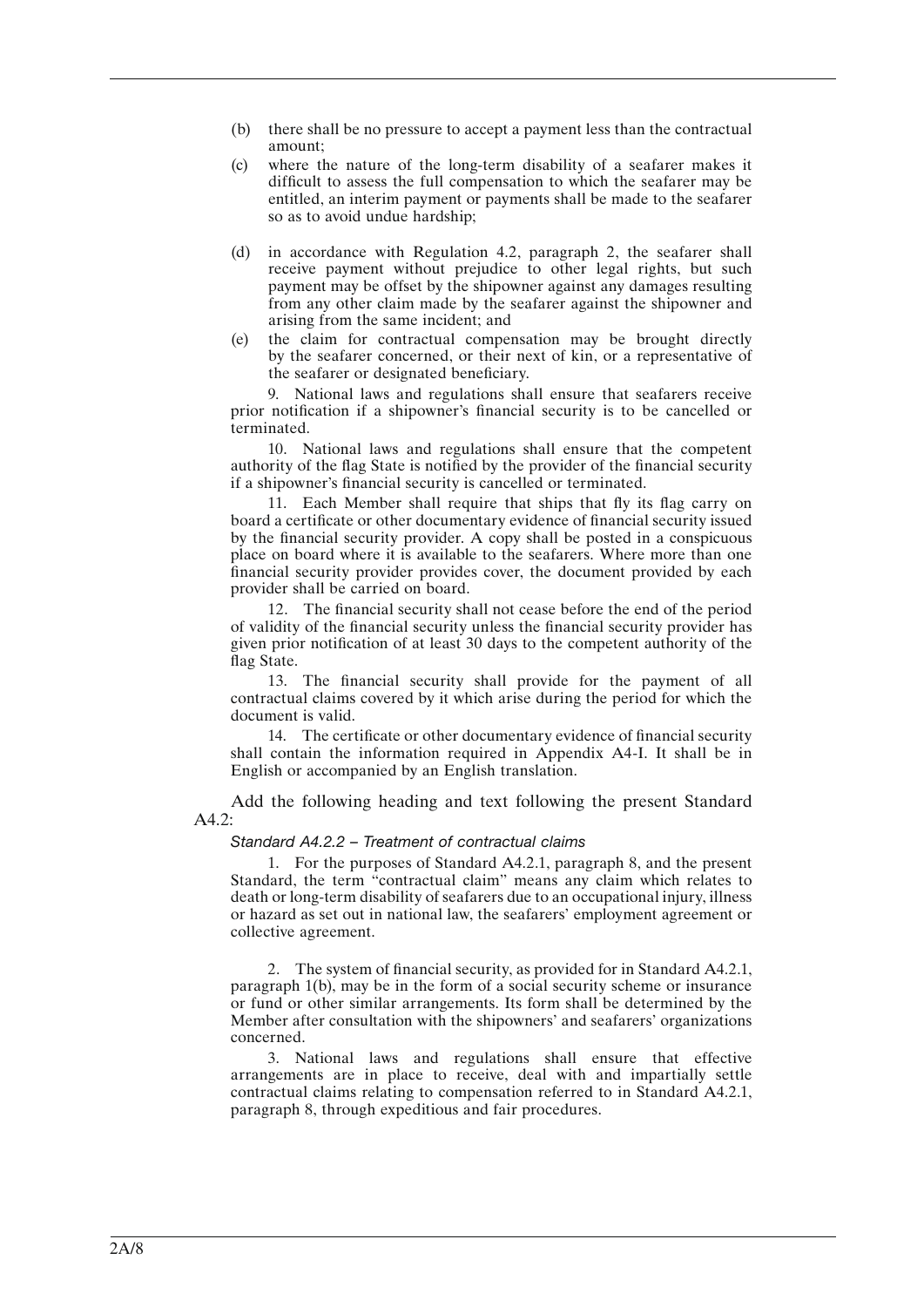- *b)* aucune pression n'est exercée en vue de faire accepter une prestation inférieure au montant contractuel;
- *c)* si l'incapacité de longue durée d'un marin est de nature telle qu'elle ne permet pas d'établir facilement le montant total de l'indemnité à laquelle il peut prétendre, un ou plusieurs paiements provisoires sont effectués en sa faveur pour lui éviter de se retrouver dans une situation précaire injustifiée;
- *d)* conformément à la règle 4.2, paragraphe 2, le marin reçoit un paiement sans préjudice d'autres droits garantis par la loi, ce paiement pouvant toutefois être déduit par l'armateur de toute indemnité résultant de toute autre réclamation formulée par le marin à son encontre et découlant du même incident;
- *e)* toute réclamation en vue d'une indemnisation contractuelle peut être présentée directement par le marin concerné, ses plus proches parents, un représentant du marin ou le bénéficiaire désigné.

9. La législation nationale dispose que les gens de mer reçoivent un préavis si la garantie financière de l'armateur doit être annulée ou résiliée.

10. La législation nationale dispose que l'autorité compétente de l'Etat du pavillon est avisée par le prestataire de la garantie financière de l'annulation ou de la résiliation de la garantie financière de l'armateur.

11. Chaque Membre exige que les navires battant son pavillon détiennent à bord un certificat ou toute autre preuve documentaire de la garantie financière délivrée par le prestataire de cette garantie. Une copie doit être affichée bien en vue à un endroit accessible aux gens de mer. Lorsque la couverture est assurée par plusieurs prestataires, le document fourni par chacun d'eux est conservé à bord.

12. La garantie financière ne peut cesser avant la fin de sa période de validité, à moins que le prestataire de la garantie financière n'ait donné un préavis d'au moins trente jours à l'autorité compétente de l'Etat du pavillon.

13. La garantie financière prévoit le paiement de toutes créances contractuelles couvertes qui se présentent durant la période de validité du document.

14. Le certificat ou toute autre preuve documentaire de la garantie financière doit contenir les informations requises à l'annexe A4-I. Il doit être rédigé en anglais ou accompagné d'une traduction en anglais.

Ajouter le titre et le texte suivants à la suite de l'actuelle norme A4.2:

#### *Norme A4.2.2 – Traitement des créances contractuelles*

1. Aux fins du paragraphe 8 de la norme A4.2.1, et de la présente norme, le terme «créance contractuelle» s'entend de toute créance liée au décès ou à une incapacité de longue durée des gens de mer résultant d'un accident de travail, d'une maladie professionnelle ou d'un risque professionnel, tel que prévu par la législation nationale, le contrat d'engagement maritime ou une convention collective.

2. Le dispositif de garantie financière, tel que prévu au paragraphe 1 *b)* de la norme A4.2.1, peut prendre la forme d'un régime de sécurité sociale, une assurance, un fonds ou de tout autre dispositif équivalent. Sa forme est déterminée par le Membre après consultation des organisations d'armateurs et de gens de mer intéressées.

3. La législation nationale garantit que des dispositions efficaces sont prises pour recevoir, traiter et régler en toute impartialité les demandes d'indemnisation pour des créances contractuelles, telles que visées au paragraphe 8 de la norme A4.2.1 au moyen de procédures rapides et équitables.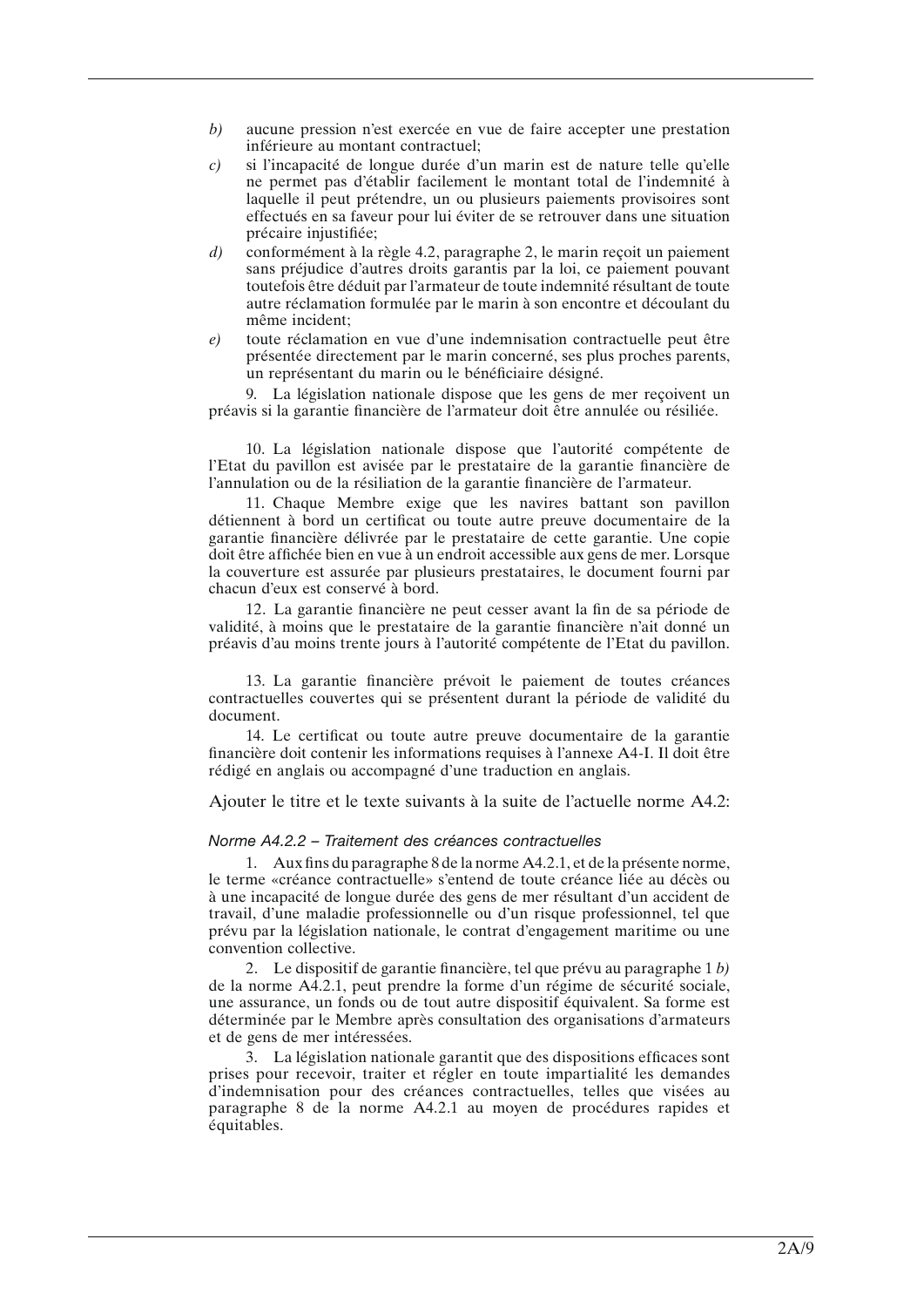B. Amendments relating to Guideline B4.2

In the present heading, "Guideline B4.2 – Shipowners' liability", replace "B4.2" by "B4.2.1".

In paragraph 1 of the present Guideline B4.2, replace "Standard A4.2" by "Standard A4.2.1".

Following paragraph 3 of the present Guideline B4.2, add the following heading and text:

#### Guideline B4.2.2 – Treatment of contractual claims

1. National laws or regulations should provide that the parties to the payment of a contractual claim may use the Model Receipt and Release Form set out in Appendix B4-I.

# C. Amendment to include new appendices

After Appendix A2-I, add the following appendix:

#### **APPENDIX A4-I**

#### Evidence of financial security under Regulation 4.2

The certificate or other documentary evidence of financial security required under Standard A4.2.1, paragraph 14, shall include the following information:

- (a) name of the ship;
- (b) port of registry of the ship;
- (c) call sign of the ship;
- (d) IMO number of the ship;
- (e) name and address of the provider or providers of the financial security;
- (f) contact details of the persons or entity responsible for handling seafarers' contractual claims;
- (g) name of the shipowner;
- (h) period of validity of the financial security; and
- (i) an attestation from the financial security provider that the financial security meets the requirements of Standard A4.2.1.

After Appendix A4-I, add the following appendix:

#### Appendix B4-I

# Model Receipt and Release Form

referred to in Guideline B4.2.2

Ship (name, port of registry and IMO number): .................................................. Incident (date and place):......................................................................................... Seafarer/legal heir and/or dependant: ................................................................... Shipowner: ..................................................................................................................

I, [Seafarer] [Seafarer's legal heir and/or dependant]\* hereby acknowledge receipt of the sum of [currency and amount] in satisfaction of the Shipowner's obligation to pay contractual compensation for personal injury and/or death under the terms and conditions of [my] [the Seafarer's]\* employment and I hereby release the Shipowner from their obligations under the said terms and conditions.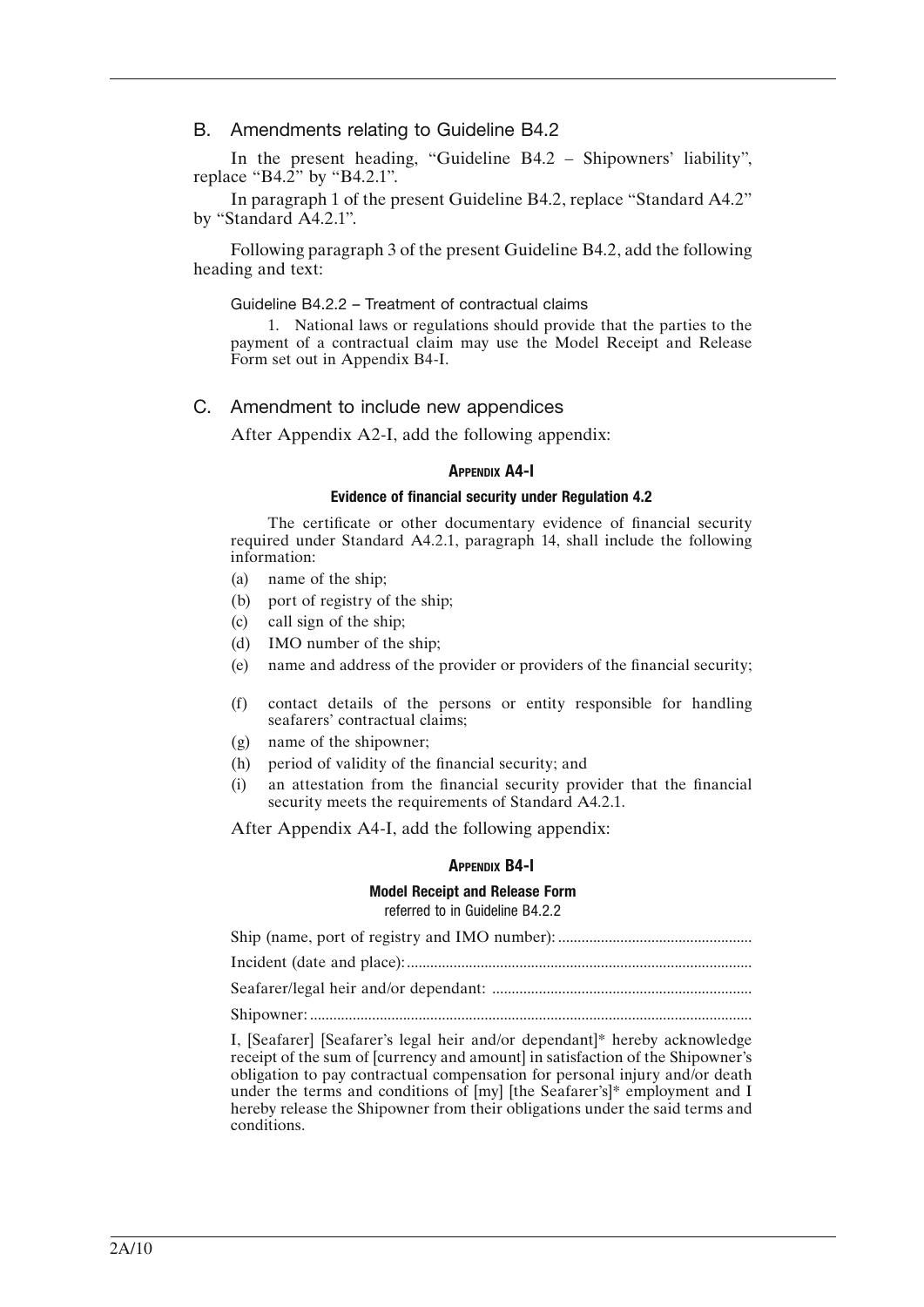# B. Amendements relatifs au principe directeur B4.2

Dans le titre actuel «Principe directeur B4.2 – Responsabilité de l'armateur», remplacer «B4.2» par «B4.2.1».

Au paragraphe 1 de l'actuel principe directeur B4.2, remplacer «norme A4.2» par «norme A4.2.1».

Après le paragraphe 3 du principe directeur B4.2 actuel, ajouter le titre et le texte suivants:

#### Principe directeur B4.2.2 – Traitement des créances contractuelles

1. La législation nationale devrait prévoir que les parties au paiement d'une créance contractuelle pourront utiliser le modèle de reçu et de décharge figurant dans l'annexe B4-I.

# C. Amendements relatifs à l'insertion de nouvelles annexes

Après l'annexe A2-I, ajouter l'annexe suivante:

# Annexe A4-I

#### Preuves de la garantie financière prévue à la règle 4.2

Le certificat ou toute autre preuve documentaire de la garantie financière prescrit au paragraphe 14 de la norme A4.2.1 doit inclure les informations suivantes:

- *a)* le nom du navire;
- *b)* le port d'immatriculation du navire;
- *c)* l'indicatif d'appel du navire;
- *d)* le numéro OMI du navire;
- *e)* le nom et l'adresse du prestataire ou des prestataires de la garantie financière;
- *f)* les coordonnées des personnes ou de l'entité chargée de traiter les créances contractuelles des gens de mer;
- *g)* le nom de l'armateur;
- *h)* la durée de validité de la garantie financière;
- *i)* une attestation du prestataire de la garantie financière selon laquelle la garantie financière satisfait aux exigences de la norme A4.2.1.

Après l'annexe A4-I, ajouter l'annexe suivante:

#### Annexe B4-I

#### Modèle de reçu et de décharge visé au principe directeur B4.2.2

Navire (nom, port d'immatriculation et numéro OMI):...................................... Incident (date et lieu):............................................................................................... Marin/héritier du marin et/ou personne à charge:............................................... Armateur: ................................................................................................................... Je soussigné, [nom du marin] [nom de l'héritier du marin et/ou de la personne à

charge]\*, accuse réception par la présente de la somme de [montant et devise] en acquittement de l'obligation de l'armateur de payer une indemnisation contractuelle pour lésions corporelles et/ou mort en vertu des clauses de [mon engagement] [de l'engagement du marin]\* et dégage l'armateur de ses obligations en vertu desdites clauses.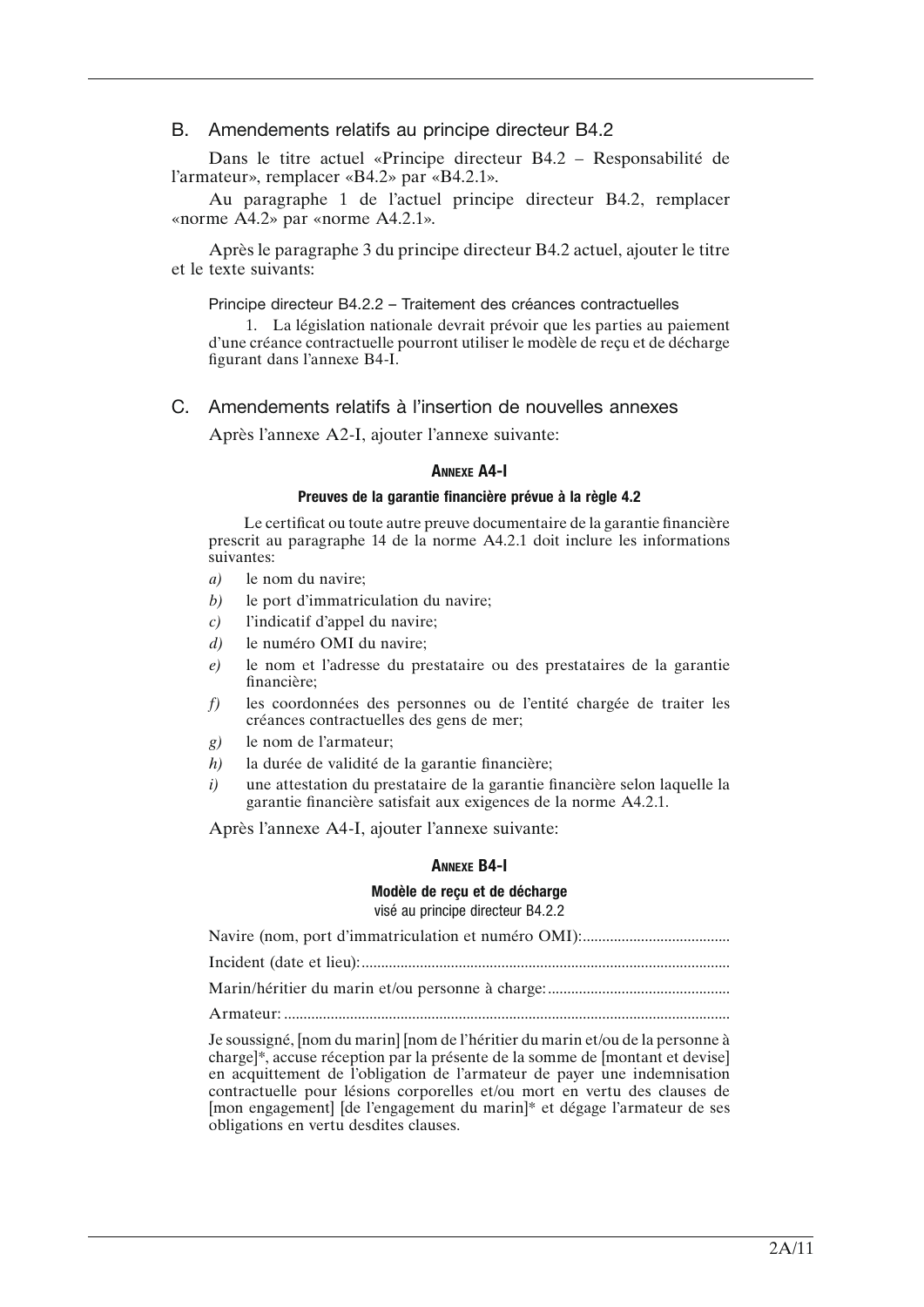The payment is made without admission of liability of any claims and is accepted without prejudice to [my] [the Seafarer's legal heir and/or dependant's]\* right to pursue any claim at law in respect of negligence, tort, breach of statutory duty or any other legal redress available and arising out of the above incident.

| For acknowledgement:                |
|-------------------------------------|
| Shipowner/Shipowner representative: |
|                                     |
| Financial security provider:        |
|                                     |
|                                     |

\* Delete as appropriate.

D. Amendments relating to Appendices A5-I, A5-II and A5-III

At the end of Appendix A5-I, add the following item: Financial security relating to shipowners' liability

In Appendix A5-II, as the last item under the heading Declaration of Maritime Labour Compliance – Part I, add the following item:

16. Financial security relating to shipowners' liability (Regulation 4.2)

In Appendix A5-II, as the last item under the heading Declaration of Maritime Labour Compliance – Part II, add the following item:

16. Financial security relating to shipowners' liability (Regulation 4.2)

At the end of Appendix A5-III, add the following area: Financial security relating to shipowners' liability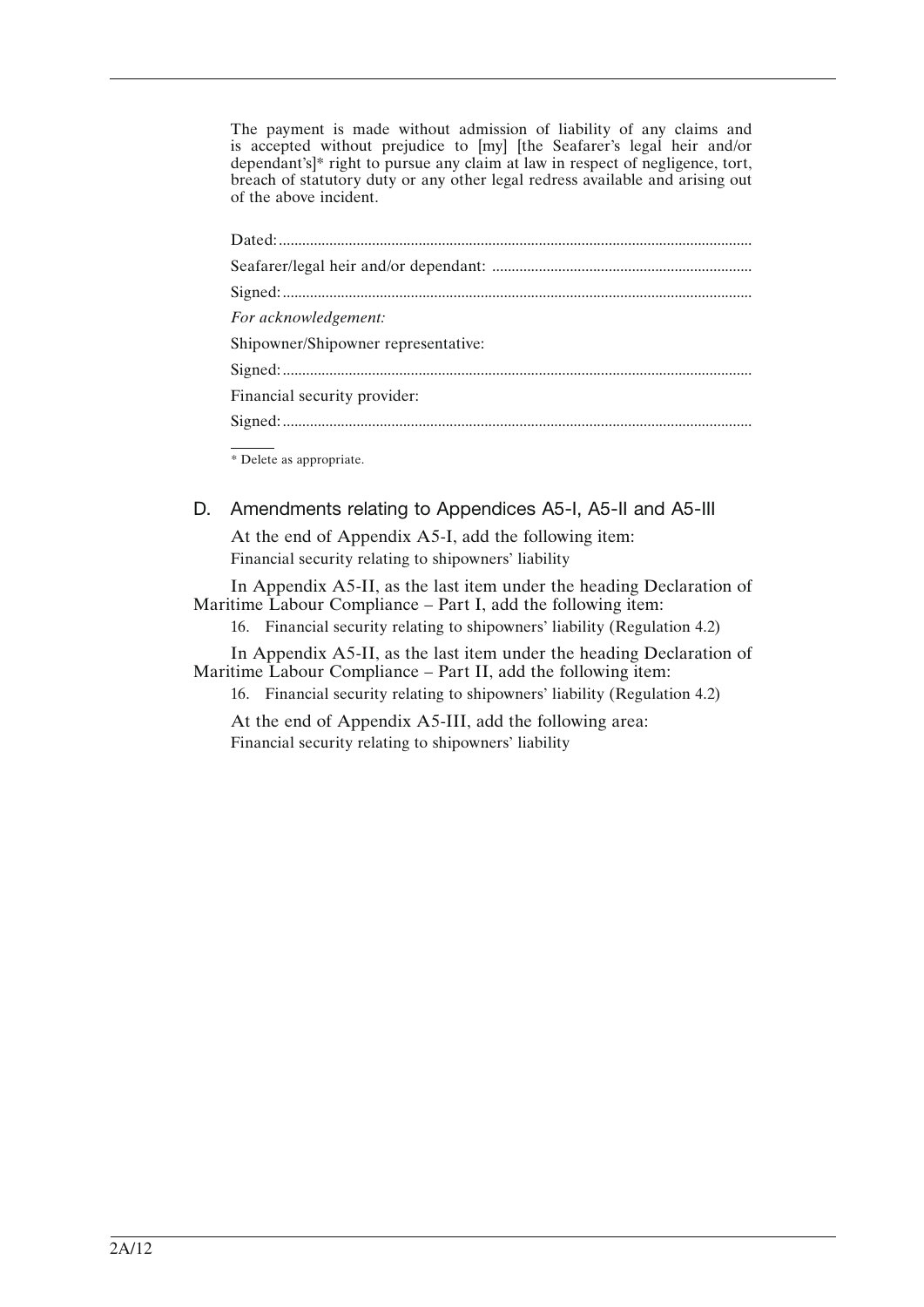Le paiement est effectué sans reconnaissance de responsabilité à l'égard de créances éventuelles et est accepté sans préjudice de [mon droit][du droit du marin/de l'héritier légal du marin et/ou de la personne à charge]\* de faire valoir en justice toute créance pour négligence ou faute, ou violation d'une obligation légale, ou tout autre droit à réparation pouvant être invoqué et découlant de l'incident susmentionné.

| Accusés de réception:                  |
|----------------------------------------|
| Armateur/représentant de l'armateur:   |
|                                        |
| Prestataire de la garantie financière: |
|                                        |
|                                        |

\* Rayer la mention inutile.

# D. Amendements relatifs aux annexes A5-I, A5-II et A5-III

A la fin de l'annexe A5-I, ajouter l'élément suivant: Garantie financière relative à la responsabilité de l'armateur

Dans l'annexe A5-II, ajouter comme dernier point de la Déclaration de conformité du travail maritime – Partie I, l'élément suivant:

16. Garantie financière relative à la responsabilité de l'armateur (règle 4.2)

Dans l'annexe A5-II, ajouter comme dernier point de la Déclaration de conformité du travail maritime – Partie II, l'élément suivant:

16. Garantie financière relative à la responsabilité de l'armateur (règle 4.2)

A la fin de l'annexe A5-III, ajouter l'élément suivant: Garantie financière relative à la responsabilité de l'armateur